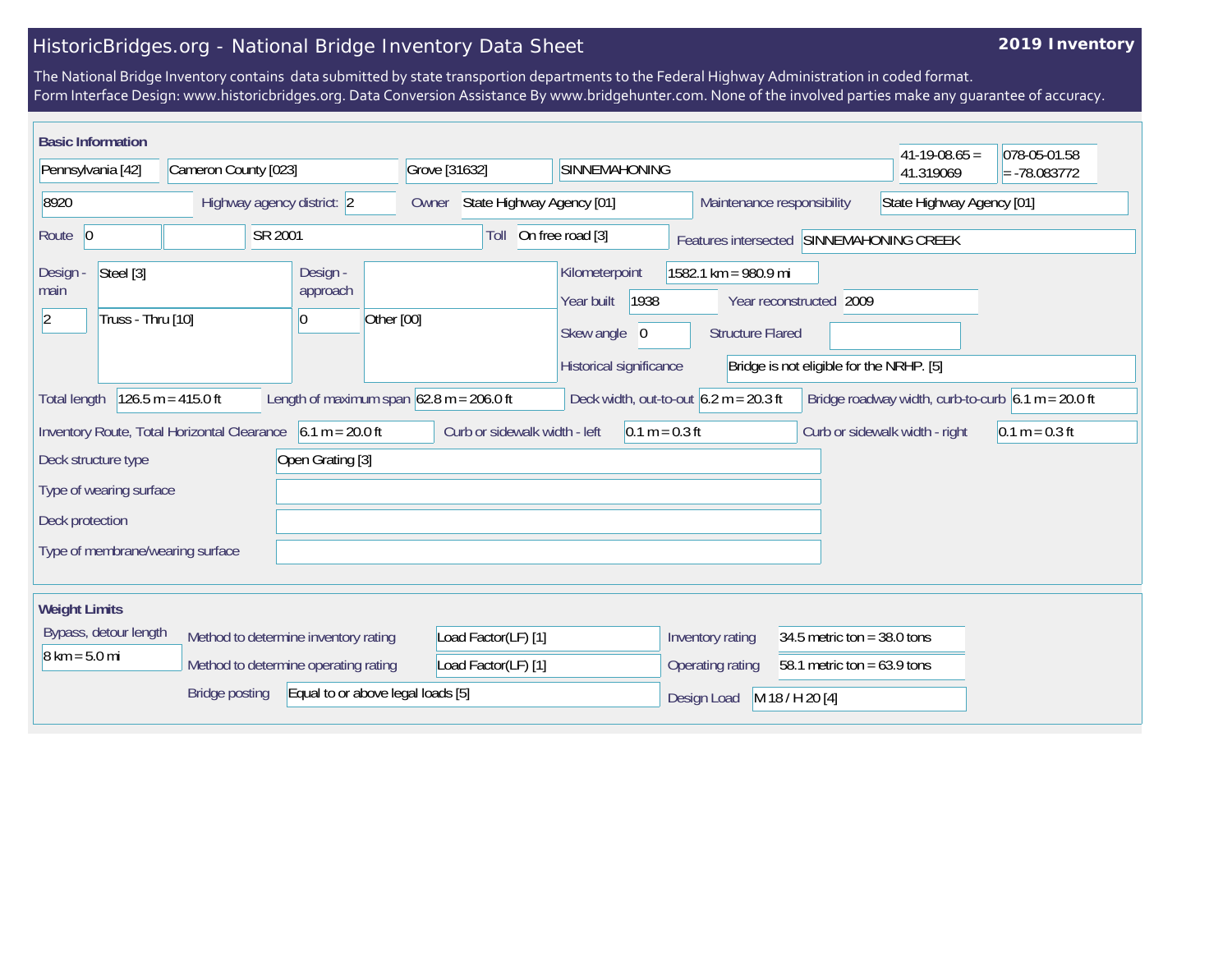| <b>Functional Details</b>                                                              |                                                    |                                                                                         |                                                       |                    |
|----------------------------------------------------------------------------------------|----------------------------------------------------|-----------------------------------------------------------------------------------------|-------------------------------------------------------|--------------------|
| Average daily truck traffi 3<br><b>Average Daily Traffic</b><br>354                    | Year 2018<br>%                                     | Future average daily traffic                                                            | 468<br>2038<br>Year                                   |                    |
| Major Collector (Rural) [07]<br>Road classification                                    | Lanes on structure 2                               |                                                                                         | Approach roadway width                                | $5.5 m = 18.0 ft$  |
| Type of service on bridge Highway [1]                                                  | Direction of traffic 2 - way traffic [2]           |                                                                                         | Bridge median                                         |                    |
| No parallel structure exists. [N]<br>Parallel structure designation                    |                                                    |                                                                                         |                                                       |                    |
| Type of service under bridge<br>Waterway [5]                                           | Lanes under structure<br>$\Omega$                  | Navigation control                                                                      |                                                       |                    |
| $0 = N/A$<br>Navigation vertical clearanc                                              |                                                    | Navigation horizontal clearance $\vert 0 = N/A \vert$                                   |                                                       |                    |
| Minimum navigation vertical clearance, vertical lift bridge $\vert$ 0 m = 0.0 ft       |                                                    | Minimum vertical clearance over bridge roadway                                          |                                                       | $4.72 m = 15.5 ft$ |
| Minimum lateral underclearance reference feature Feature not a highway or railroad [N] |                                                    |                                                                                         |                                                       |                    |
| Minimum lateral underclearance on right $0 = N/A$                                      |                                                    | Minimum lateral underclearance on left $0 = N/A$                                        |                                                       |                    |
| Minimum Vertical Underclearance $ 0 = N/A$                                             |                                                    | Minimum vertical underclearance reference feature Feature not a highway or railroad [N] |                                                       |                    |
| Appraisal ratings - underclearances N/A [N]                                            |                                                    |                                                                                         |                                                       |                    |
| <b>Repair and Replacement Plans</b>                                                    |                                                    |                                                                                         |                                                       |                    |
| Type of work to be performed                                                           | Work done by Work to be done by owner's forces [2] |                                                                                         |                                                       |                    |
| Bridge rehabilitation because of general structure                                     |                                                    |                                                                                         |                                                       |                    |
| deterioration or inadequate strength. [35]                                             | Bridge improvement cost<br>63000                   | Roadway improvement cost                                                                | 250000                                                |                    |
|                                                                                        | Length of structure improvement                    | $126 m = 413.4 ft$                                                                      | Total project cost<br>851000                          |                    |
|                                                                                        | Year of improvement cost estimate                  |                                                                                         |                                                       |                    |
|                                                                                        | Border bridge - state                              |                                                                                         | Border bridge - percent responsibility of other state |                    |
|                                                                                        | Border bridge - structure number                   |                                                                                         |                                                       |                    |